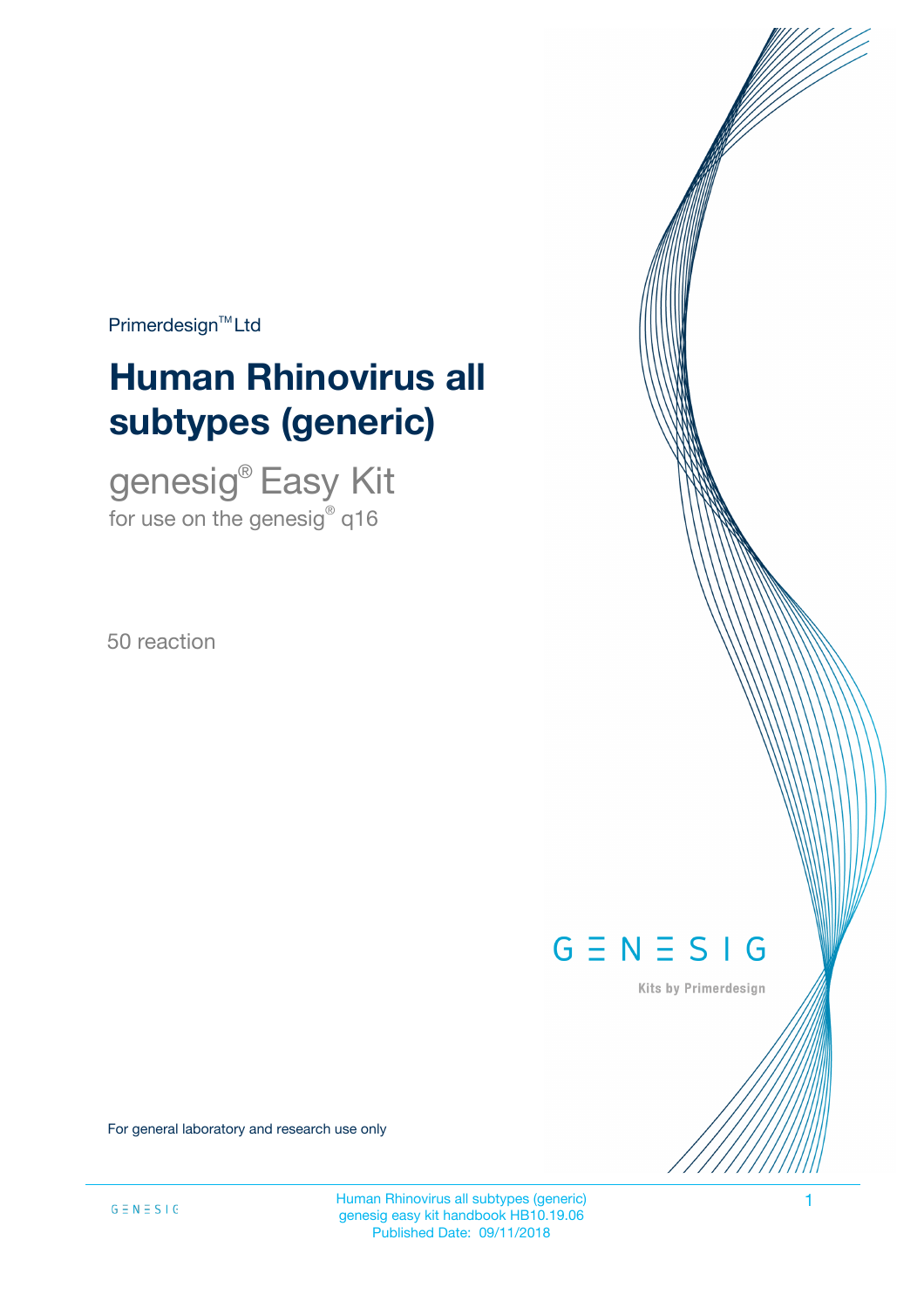## genesig® Easy: at a glance guide

#### **For each RNA test**

| Component                | <b>Volume</b>  | Lab-in-a-box pipette |  |
|--------------------------|----------------|----------------------|--|
| HRV_spp primer/probe mix | 5 <sub>µ</sub> |                      |  |
| Your RNA sample          | 5 <sub>µ</sub> |                      |  |
| oasig OneStep Master Mix | 10 µl          |                      |  |

#### **For each positive control**

| Component                 | Volume         | Lab-in-a-box pipette |  |
|---------------------------|----------------|----------------------|--|
| HRV_spp primer/probe mix  | 5 <sub>µ</sub> |                      |  |
| Positive control template | $5 \mu$        |                      |  |
| oasig OneStep Master Mix  | 10 µl          |                      |  |

#### **For each negative control**

| Component                | <b>Volume</b>  | Lab-in-a-box pipette |   |
|--------------------------|----------------|----------------------|---|
| HRV_spp primer/probe mix | 5 <sub>µ</sub> |                      |   |
| <b>Water</b>             | 5 <sub>µ</sub> |                      | E |
| oasig OneStep Master Mix | $10 \mu$       |                      |   |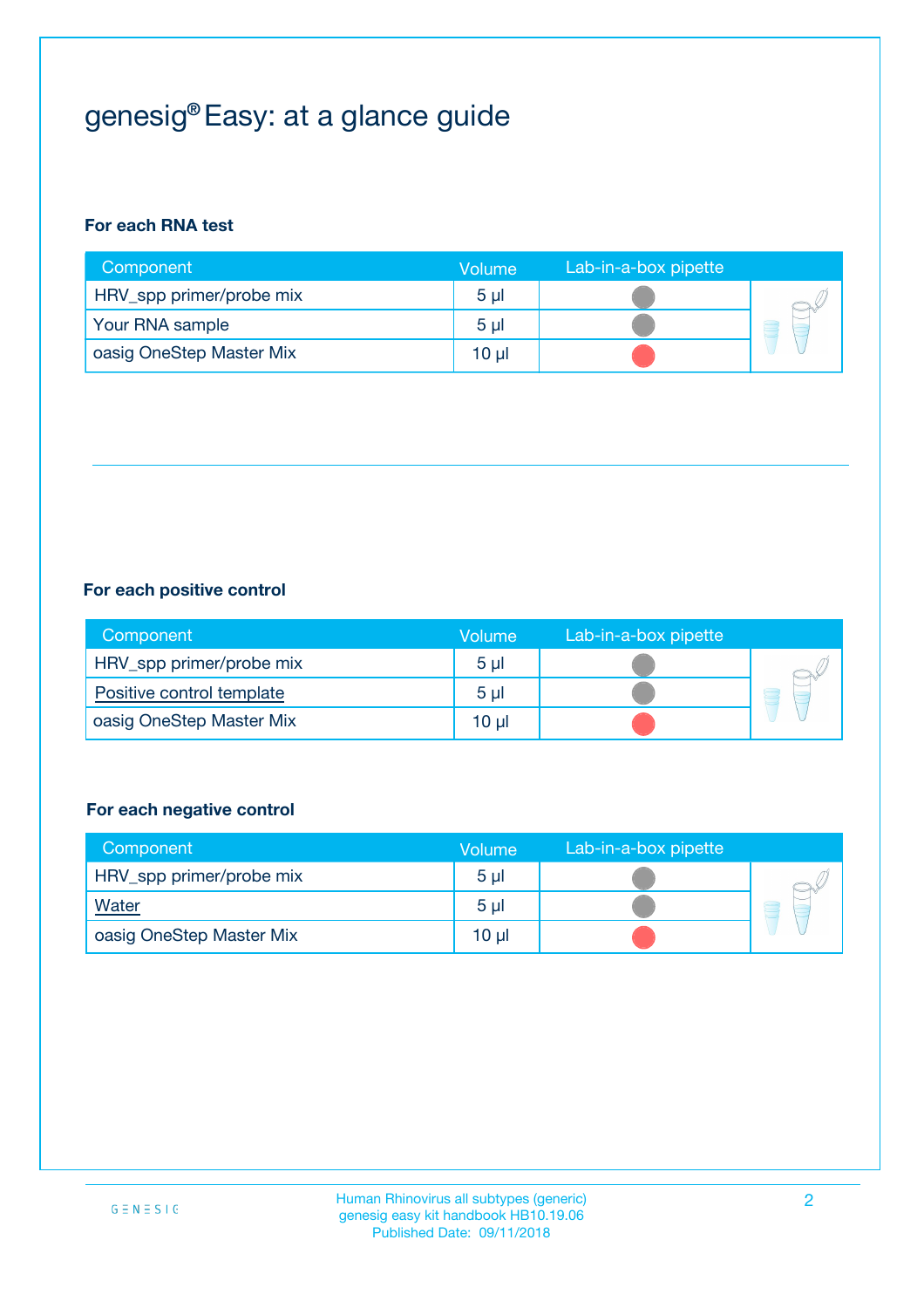### Kit Contents



### Reagents and equipment to be supplied by the user

#### **genesig® q16 instrument**

#### **genesig® Easy Extraction Kit**

This kit is designed to work well with all processes that yield high quality RNA and DNA but the genesig Easy extraction method is recommended for ease of use.

#### **genesig® Lab-In-A-Box**

The genesig Lab-In-A-Box contains all of the pipettes, tips and racks that you will need to use a genesig Easy kit. Alternatively if you already have these components and equipment these can be used instead.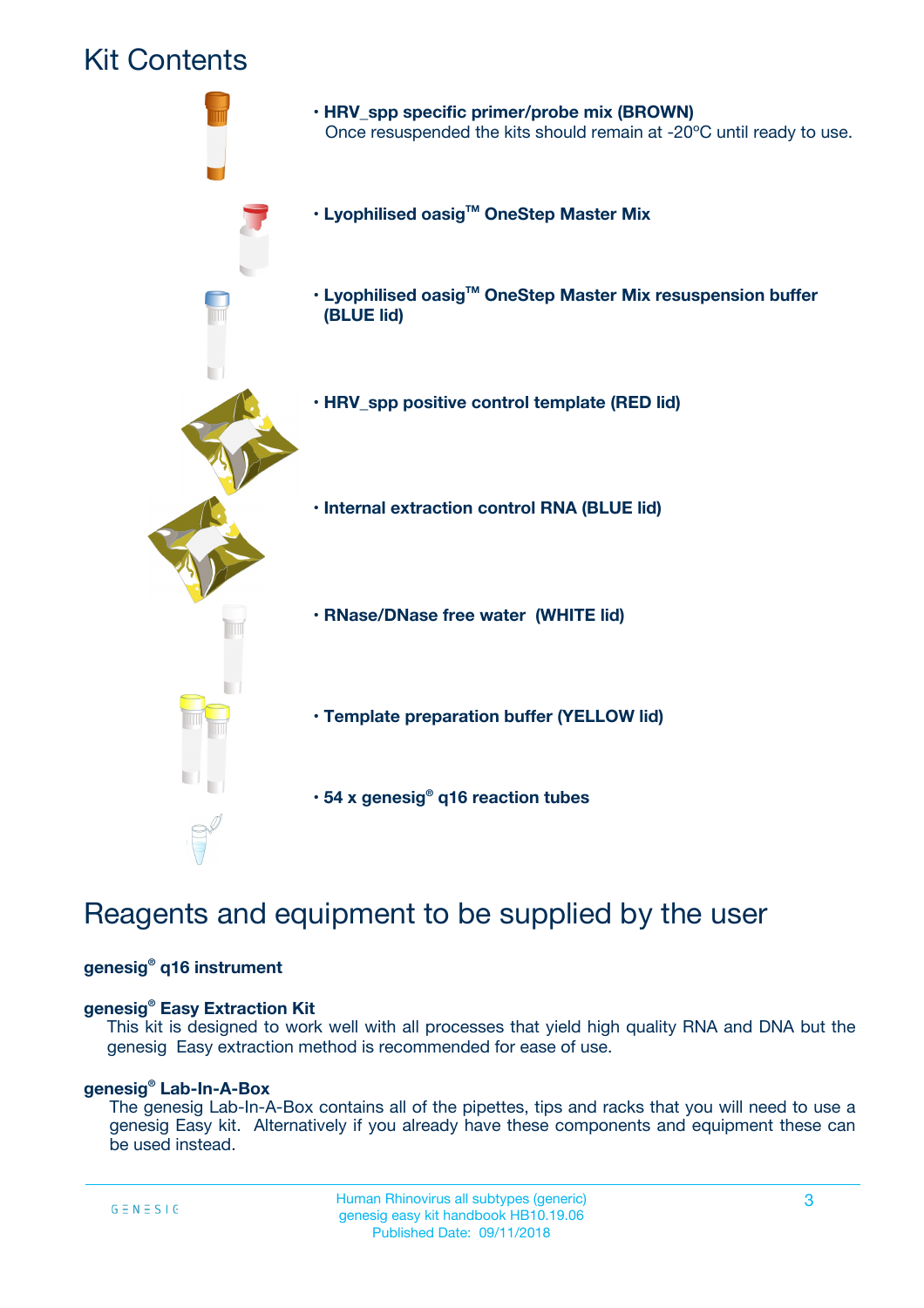## Step-by-step guide

### 1. Resuspend the test components



Use the blue pipette to transfer 500µ**l\*** of the oasig OneStep Master Mix resuspension buffer into the tube of lyophilised oasig OneStep Master Mix and mix well by gently swirling.

**\***Transfering 525µl of the oasig OneStep Master Mix resuspension buffer to your oasig OneStep Master Mix (instead of the 500µl recommended above) will enable you to take full advantage of the 50 reactions by accounting for volume losses during pipetting. In order to do so with the genesig Easy fixed volume pipettes use 1x blue, 2x red and 1x grey pipettes to make the total volume. Please be assured that this will not adversely affect the efficiency of the test.



Then use the blue pipette to transfer 500µl of water into the brown tube labelled HRV spp primers/probe. Cap and shake tube to mix. A thorough shake is essential to ensure that all components are resuspended. **Failure to mix well can produce poor kit performance.**

These components are now ready to use.

Store them in the freezer from hereon.

#### Top tip

- Ensure that the primer/probe mix is mixed thoroughly before each use by shaking.
- Once resuspended do not expose genesig Easy kit to temperatures above -20°C for longer than 30 minutes at a time.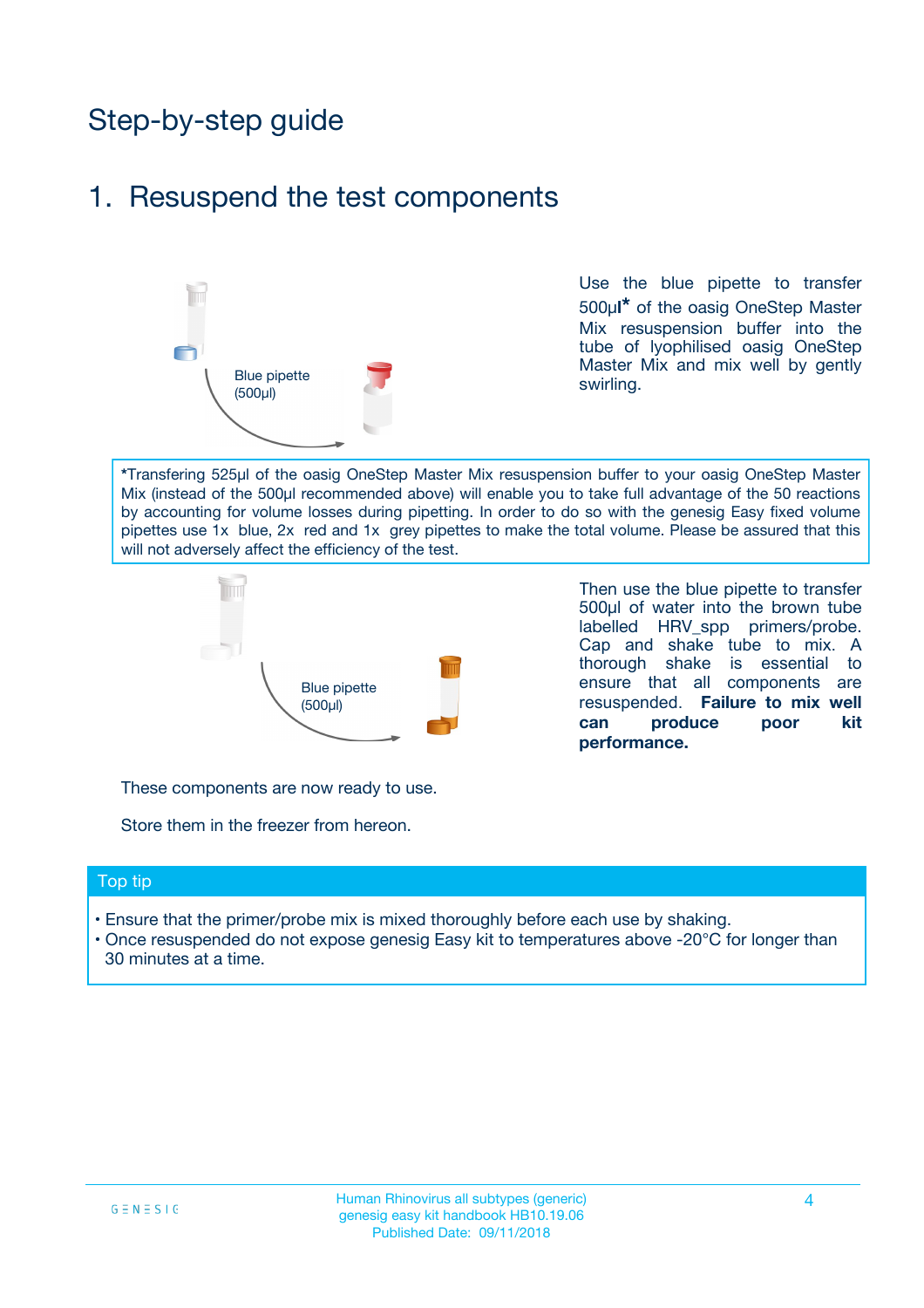## 2. Internal extraction control



Use the blue pipette to transfer 1000µl (2 x 500µl) of template preparation buffer into the Internal Extraction Control RNA tube. Cap and shake tube to mix.

Your kit contains Internal Extraction Control RNA. This is added to your biological sample at the beginning of the RNA extraction process. It is extracted along with the RNA from your target of interest. The q16 will detect the presence of this Internal Extraction Control RNA at the same time as your target. This is the ideal way to show that your RNA extraction process has been successful.

#### **If you are using an alternative extraction kit:**

Use the red pipette to transfer 10µl of Internal Extraction Control RNA to your sample **after** the lysis buffer has been added then follow the rest of the extraction protocol.

#### **If using samples that have already been extracted:**

Use the grey pipette to transfer 5µl of Internal Extraction Control RNA to your extracted sample.

### 3. Add primer/probe mix to all reaction tubes





For every reaction to be run, use the grey pipette to add 5µl of your HRV\_spp primers/probe mix to every tube.

#### Top tip

- Always pipette the primer/probe mix directly into the bottom of the tube.
- You can label the tube lids to aid your reaction setup but avoid labelling tube sides.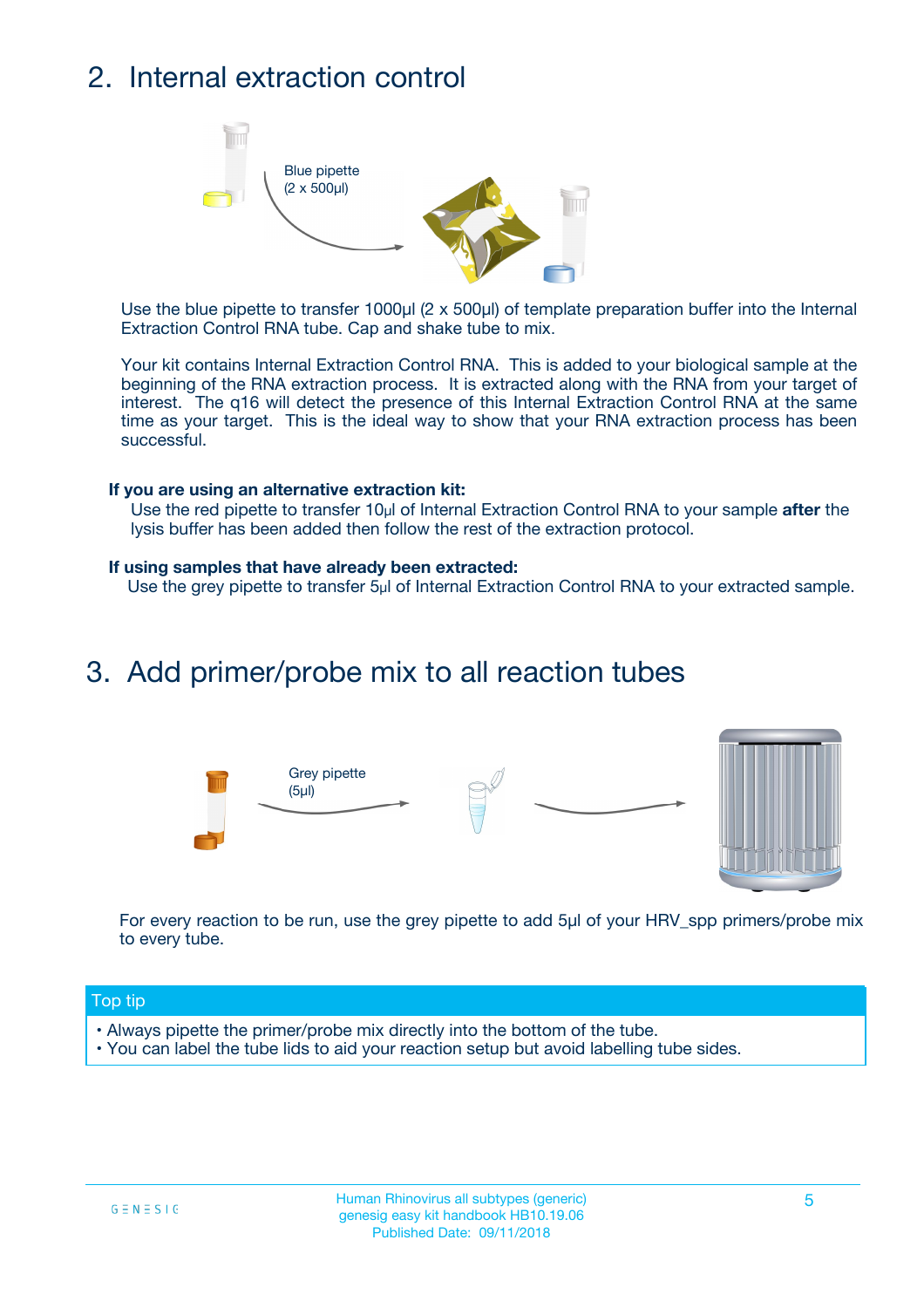## 4. Add Master Mix to all reaction tubes



For every reaction to be run, use the red pipette to add 10µl of the oasig OneStep Master Mix to the tubes containing primer/probe mix.

Move swiftly to begin your q16 run, as any delay after the oasig OneStep Master Mix has been added can effect the sensitivity of your test.

#### Top tip

**•** Always add the oasig OneStep Master Mix to the side of the tube to reduce the introduction of bubbles.

### 5. Negative control



For each test you will require a negative control. Instead of RNA water is used. This sample should typically prove negative thus proving that all of your positive samples really are positive.

To create a negative control reaction simply use the grey pipette to add 5µl of the water to the required reaction tubes. Close these tubes after adding the water.

Because some genesig kit targets are common in the environment you may occasionally see a "late" signal in the negative control. The q16 software will take this into account accordingly.

#### Top tip

**•** Always add the water to the side of the tube to reduce the introduction of bubbles.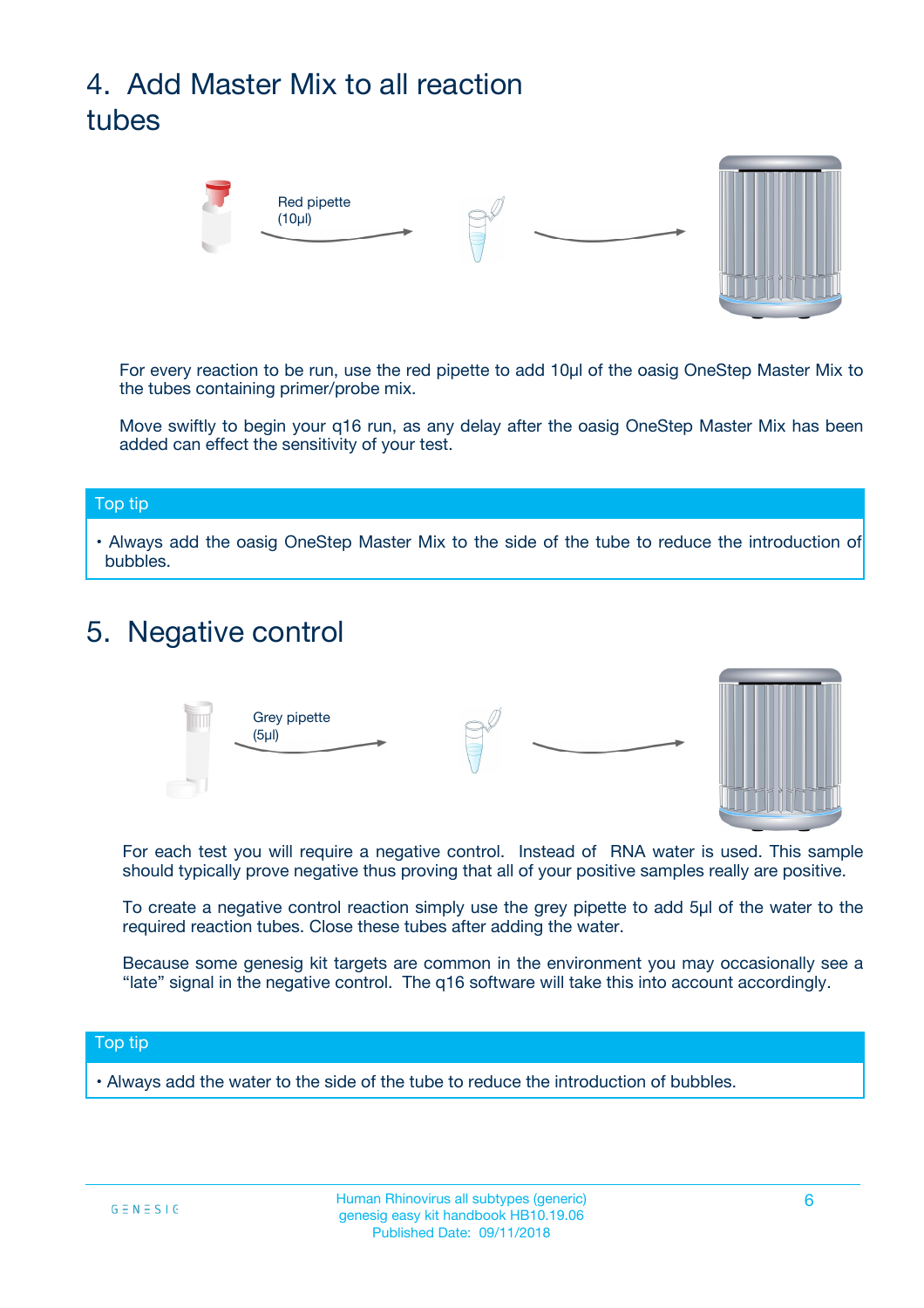### 6. Set up a test





For each sample you wish to analyse, use the grey pipette to add 5µl of your RNA sample to the required reaction tubes. Close these tubes after adding the sample. Always change pipette tips between samples.

#### Top tip

**•** Always add the RNA sample to the side of the tube to reduce the introduction of bubbles.

### 7. Positive control



Use the blue pipette to transfer 500µl of template preparation buffer into the positive control template tube. Cap and shake tube to mix.

Each time you run a test you will require a positive control. This is a small portion of RNA from your target of interest. It serves two purposes:

1. It will always test positive so it shows that everything is working as it should be.

2. The q16 software knows how much RNA is present in the positive control. So it can automatically compare your sample of interest with the positive control to calculate the amount of target RNA in your sample.

To create a positive control reaction simply use 5µl of the positive control instead of your RNA sample.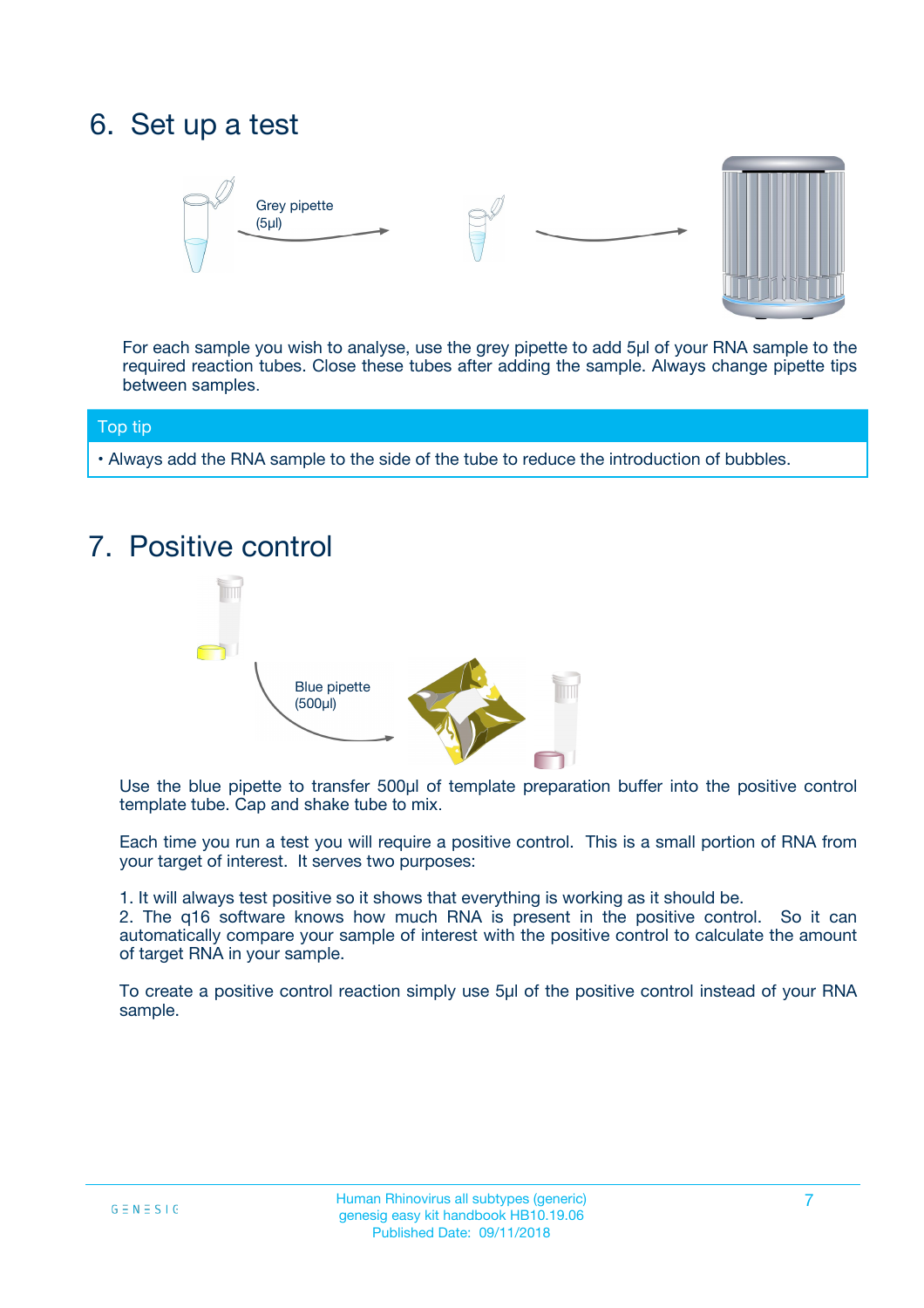



Take great care when setting up your positive control. The positive control template has the potential to give you a false positive signal in your other samples. Set positive controls up last after all other sample tubes are closed. Always change pipette tips between samples. You may even choose to set up positive controls in a separate room.

#### Top tip

**•** Always add the positive control template to the side of the tube to reduce the introduction of bubbles.

### 8. Running the test

Place the tubes into the correct positions in your q16 as defined by the software, this may include positioning of empty tubes to ensure that the q16 lid is balanced. The run can then be started.

|                                                | genesig q16 PCR software - 1.2<br><b>Open Experiments:</b><br>Unsaved (New Experiment 2<br>$\overline{\phantom{a}}$                                                                                  | <b>E</b> Open<br><b>Save</b><br>Save As<br>$\sqrt{2}$ New                                                                | $\Box$<br>$\Sigma\!3$<br>$G \equiv N \equiv S \mid G$<br><b>C</b> Close<br><b>&amp; Configuration</b> |
|------------------------------------------------|------------------------------------------------------------------------------------------------------------------------------------------------------------------------------------------------------|--------------------------------------------------------------------------------------------------------------------------|-------------------------------------------------------------------------------------------------------|
| <b>Stages:</b><br><b>Notes</b>                 | Setup<br><b>Results</b>                                                                                                                                                                              | <b>Samples</b>                                                                                                           | <b>Tests</b>                                                                                          |
| <b>Notes</b>                                   | <b>Name and Details</b><br>New Experiment 2017-10-26 11:06<br>Kit type: genesig® Easy Target Detection kit<br>Instrument Id.:<br>Run Completion Time:<br>$\blacktriangle$<br>$\overline{\mathbf{v}}$ | Color<br>Name<br>Note<br>على<br>Sample 1<br>Sample 2<br>Sample 3<br>$\equiv$<br>Sample 4<br>Sample 5<br>$\bigoplus$<br>÷ | Color<br>Name<br>Note<br>÷<br>Test 1<br>$\equiv$<br>41<br>⊕                                           |
| <b>Well Contents</b>                           |                                                                                                                                                                                                      |                                                                                                                          | Run                                                                                                   |
| Pos.<br>$\blacktriangleleft$<br>$\overline{2}$ | Test<br>Test 1<br>Test 1                                                                                                                                                                             | Sample<br>Negative Control<br>Positive Control                                                                           | <b>Run Status</b><br>$\blacktriangle$                                                                 |
| 3<br>$\overline{4}$                            | Test 1<br>Test 1                                                                                                                                                                                     | Sample 1<br>Sample 2                                                                                                     | Show full log                                                                                         |
| 5<br>6<br>$\overline{7}$                       | Test 1<br>Test <sub>1</sub><br>Test 1                                                                                                                                                                | Sample 3<br>Sample 4<br>Sample 5                                                                                         | <b>Run Control</b>                                                                                    |
| 8<br>∽                                         | <b>JOD FURTY TUDE TO BALAMOE UP.</b>                                                                                                                                                                 |                                                                                                                          | $\triangleright$ Start Run<br>■ Abort Run<br>$\boldsymbol{\mathrm{v}}$                                |

#### Top tip

- Before loading tubes into the q16, check for bubbles! Flick the bottom of the tubes to remove any bubbles that may have formed during the test setup.
- Apply centrifugal force with a sharp wrist action to ensure all solution is at the bottom of the reaction tube.
- When repeating a test you can use a previous file as a template by clicking 'open' then selecting File name > Files of Type > Experiment file as template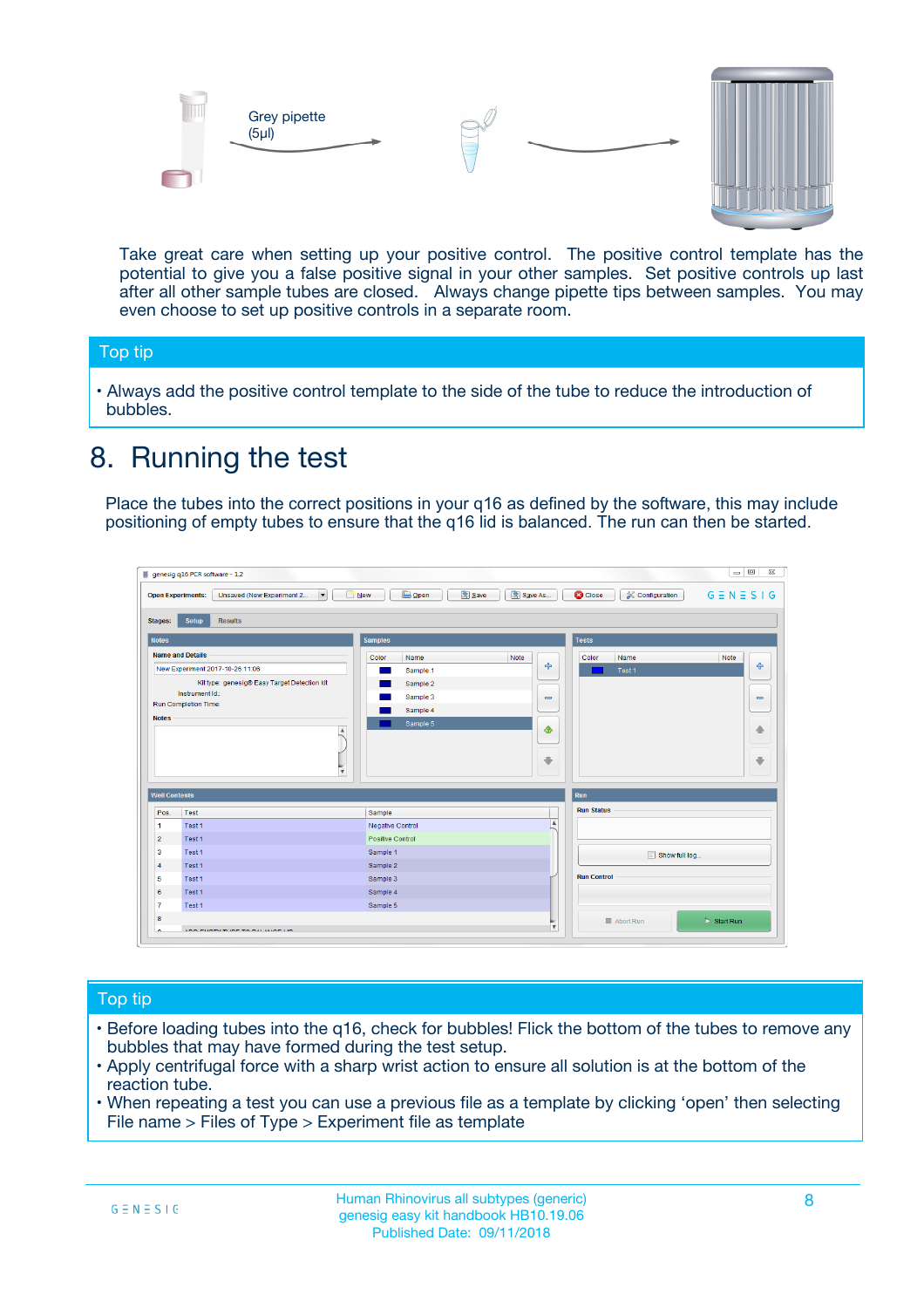### What do my results mean?

Analysis of your data is carried out automatically by the genesig q16. The following information is designed to help you fully understand a result or to troubleshoot:

### "Positive"

#### **Explanation**

Your sample has produced a positive result. Your target of interest is present and you can use the reported quantity.

### "Negative"

#### **Explanation**

Your sample has produced a negative result. The target is not present in your sample.

### "Test contaminated"

#### **Explanation**

The Negative Control should be completely free of any DNA/RNA. If you see this error message it means that at some point during the setup, the Negative Control has been contaminated with DNA/RNA and has given a positive signal. This contamination has invalidated the test. The Positive Control and your test samples are both possible sources of contaminating DNA/RNA. The genesig q16 reaction tubes from previous runs will also contain very high amounts of DNA so it is important that these are carefully disposed of after the run is completed and NEVER OPENED. It may be the case that your kits have become contaminated which will lead to the same problem occurring repeatedly.

#### **Solutions**

1. Clean your working area using a commercial DNA remover solution to ensure the area is DNA free at the start of your run and re-run the test.

2. If the problem persists then the kit has become contaminated and it will have to be discarded and replaced with a new kit. When you open the new kit, run a simple test to show that changing the kit has solved the problem. Prepare a test which includes only the Positive Control, the Negative Control and one 'mock sample'. For the 'mock sample' add water instead of any sample RNA. The result for the Negative Control and the mock sample should be negative indicating that contamination is no longer present.

#### **Preventive action**

An ideal lab set-up has a 'Clean area' where the test reagents are prepared and a 'sample area' where DNA/RNA samples and the Positive Control template are handled. The best workflow involves setting up all the test components (excluding the positive control template) in the clean area and then moving the tests to the sample area for sample and Positive Control addition. If this method is followed then the kit components are always kept away from possible sources of contamination. For extra security the Negative Control can be completely prepared and sealed in the clean area. All work areas should be decontaminated regularly with DNA remover.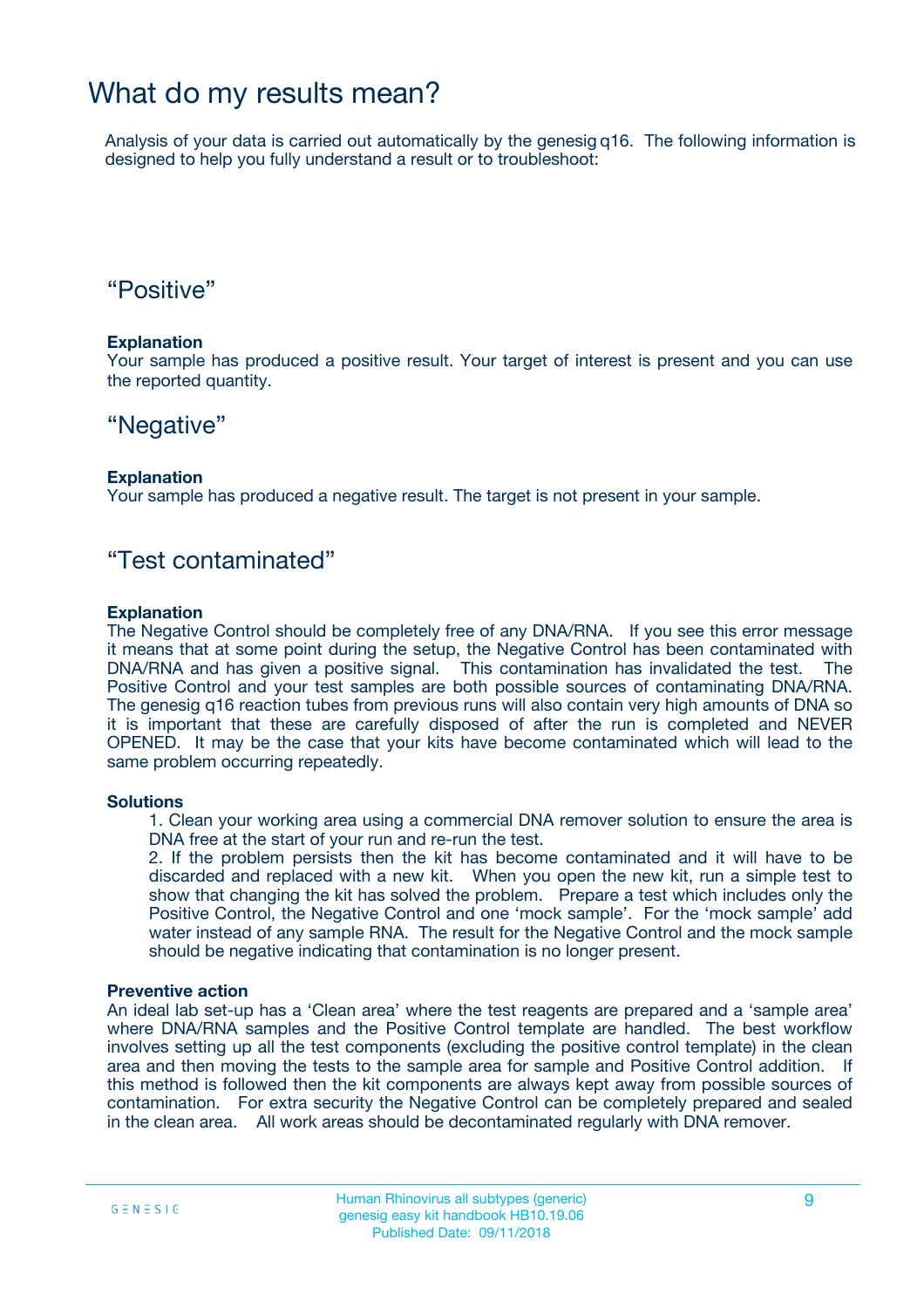### "Sample preparation failed"

#### **Explanation**

The test has failed because the quality of the sample was not high enough. The Internal Extraction Control component identifies whether the sample has been prepared correctly and is of suitable quality. This error message means that this quality control test has failed and the sample quality is not high enough for analysis.

#### **Solutions**

1. Check the sample preparation protocol for any user errors then repeat.

2. Poor quality samples can result from overloading the sample preparation protocol with too much starting material. Try reducing the amount of starting material then repeat.

3. Failing to add the Internal Extraction Control RNA to your sample during the sample preparation protocol can also lead to a reported result of "sample preparation failed". Ensure that this step has not been overlooked or forgotten. If your samples are derived from an archive store or from a process separate from your genesig Easy extraction kit; you must add 5µl of Internal Extraction Control RNA into each 0.5ml of your sample to make it suitable for use on the q16.

### "Positive result, poor quality sample"

#### **Explanation**

The test is positive so if you are only interested in obtaining a 'present or absent' answer for your sample then your result is reliable. However, the test contains an Internal Extraction Control component that identifies if the sample is of high quality. This quality control test has failed and the sample is not therefore of high enough quality to accurately calculate the exact copy number of RNA present. If you require quantitative information for your sample then proceed with the solutions below.

#### **Solutions**

1. For appropriate solutions, read the "Sample preparation failed" section of this handbook.

### "Test failed"

#### **Explanation**

The test has failed because the Positive Control has not worked. The Positive Control is present to show that all aspects of the test are working correctly together. When this control test fails, the test as a whole is invalidated. This finding indicates that a problem has occurred in the reaction set-up part of the experiment and has nothing to do with sample preparation.

#### **Solutions**

1. Check the entire workflow and test set-up to look for any user errors, then repeat the test e.g. have the right colour pipettes and solutions been used with the correct tubes?

2. Ensure the positive and negative controls are inserted into the correct wells of your q16.

3. A component of the test may have 'gone off' due to handing errors, incorrect storage or exceeding the shelf life. When you open a new kit, run a simple test to show that changing the kit has solved the problem. Prepare a test which includes only the Positive Control, the Negative Control and one 'mock sample'. For the 'mock sample' add internal control template instead of any sample RNA. If the Positive Control works, the mock sample will now be called as a negative result.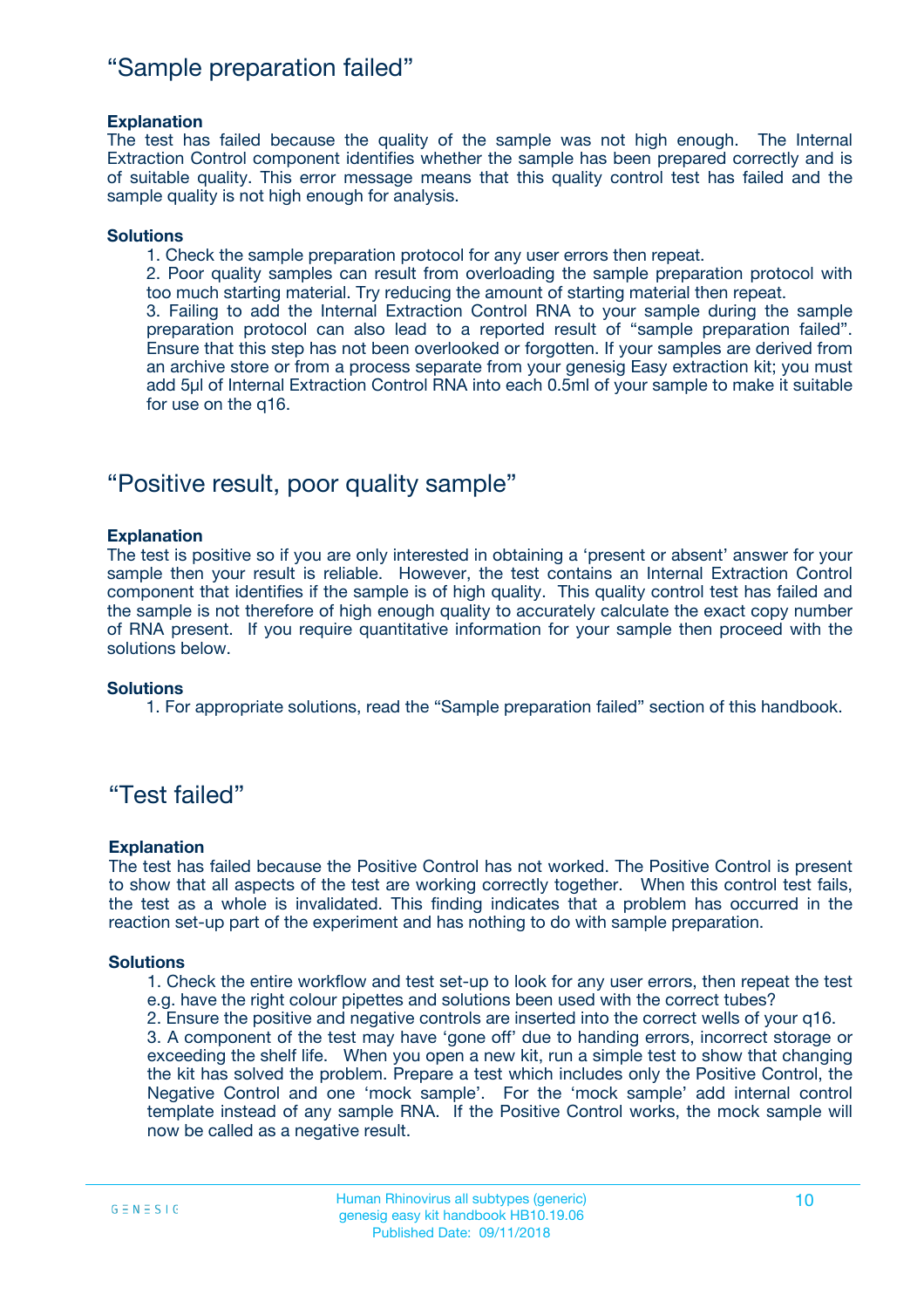### "Test failed and is contaminated"

#### **Explanation**

The Positive Control is indicating test failure, and the Negative Control is indicating test contamination. Please read the "Test Failed" and "Test contamination" sections of this technical support handbook for a further explanation.

#### **Solution**

1. For appropriate solutions, read both the "Test failed" and "Test contaminated" sections of this handbook.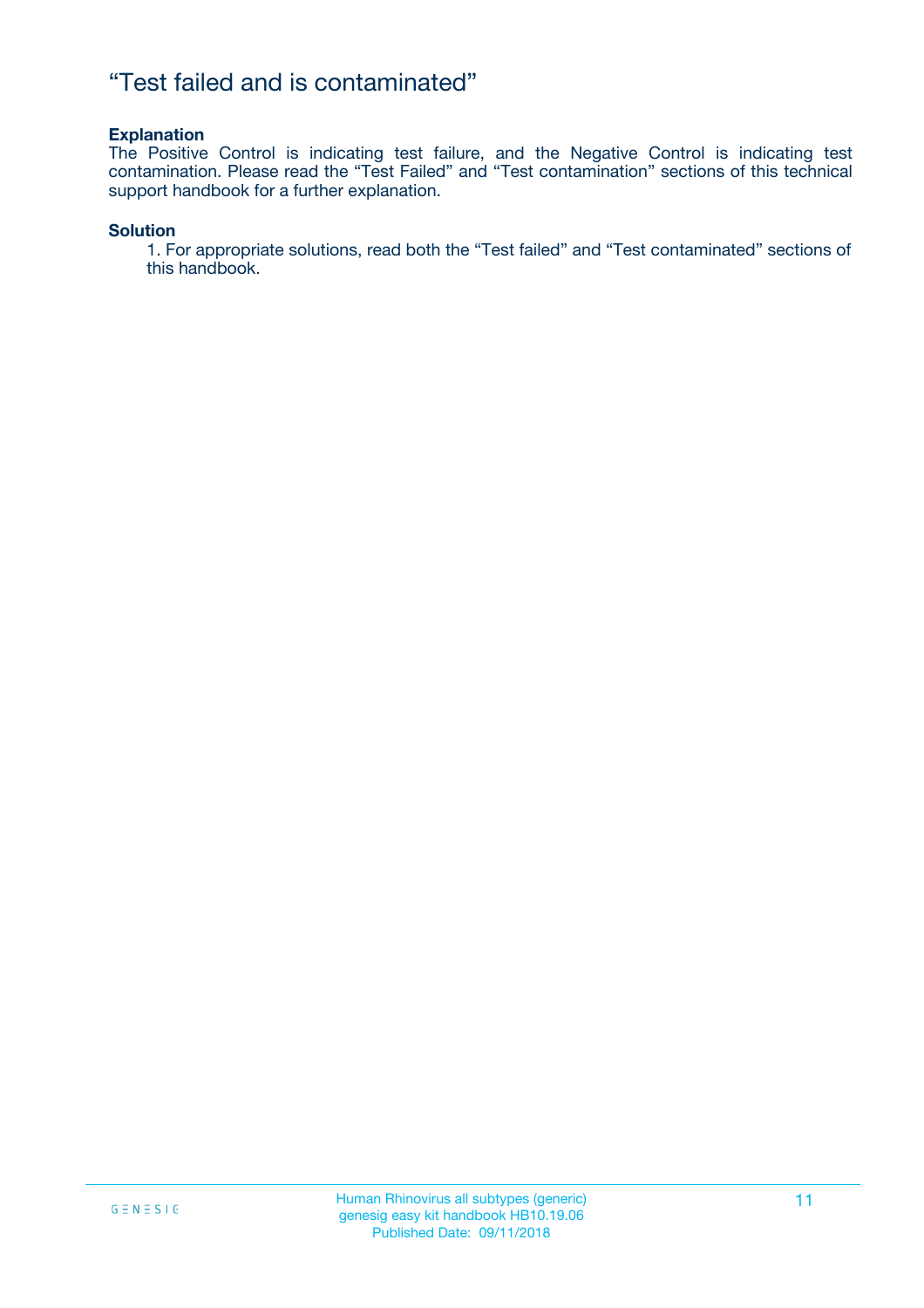## Human Rhinovirus all subtypes (generic)

Rhinovirus is a genus of the Picornaviridae family of viruses. Rhinoviruses are the most common viral infective agents in humans, and a causative agent of the common cold. There are over 105 serologic virus types that cause cold symptoms, and rhinoviruses are responsible for approximately 50% of all cases.

Rhinoviruses have single-stranded positive sense RNA genomes of between 7.2 and 8.5kb in length. At the 5' end of the genome is a virus-encoded protein, and like mammalian mRNA, there is a 3' poly-A tail. Structural proteins are encoded in the 5' region of the genome and non structural at the end. This is the same for all picornaviruses. The viral particles themselves are not enveloped and are icosahedral in structure.

Rhinoviruses are composed of a capsid that contains four viral proteins VP1, VP2, VP3 and VP4. VP1, VP2, and VP3 form the major part of the protein capsid. The much smaller VP4 protein has a more extended structure and lies at interface between the capsid and the RNA genome. There are 60 copies of each of these proteins assembled as an icosahedron. Antibodies are a major defense against infection with the epitopes lying on the exterior regions of VP1-VP3.

Rhinoviruses have two main modes of transmission: In the past it was obvious that these viruses were transmitted directly from person-to-person via aerosols of respiratory droplets. However, now they are known to be transmitted indirectly via respiratory droplets that are deposited on the hands and then transported by fingers to the nose or eyes.

Rhinoviruses occur worldwide causing disease especially at schools for example which enhance transmission during fall and winter. They show symptoms such as fever, cough, and nasal congestion. The frequency of colds is high in childhood and decreases during adulthood most probably because of the possession of immunity.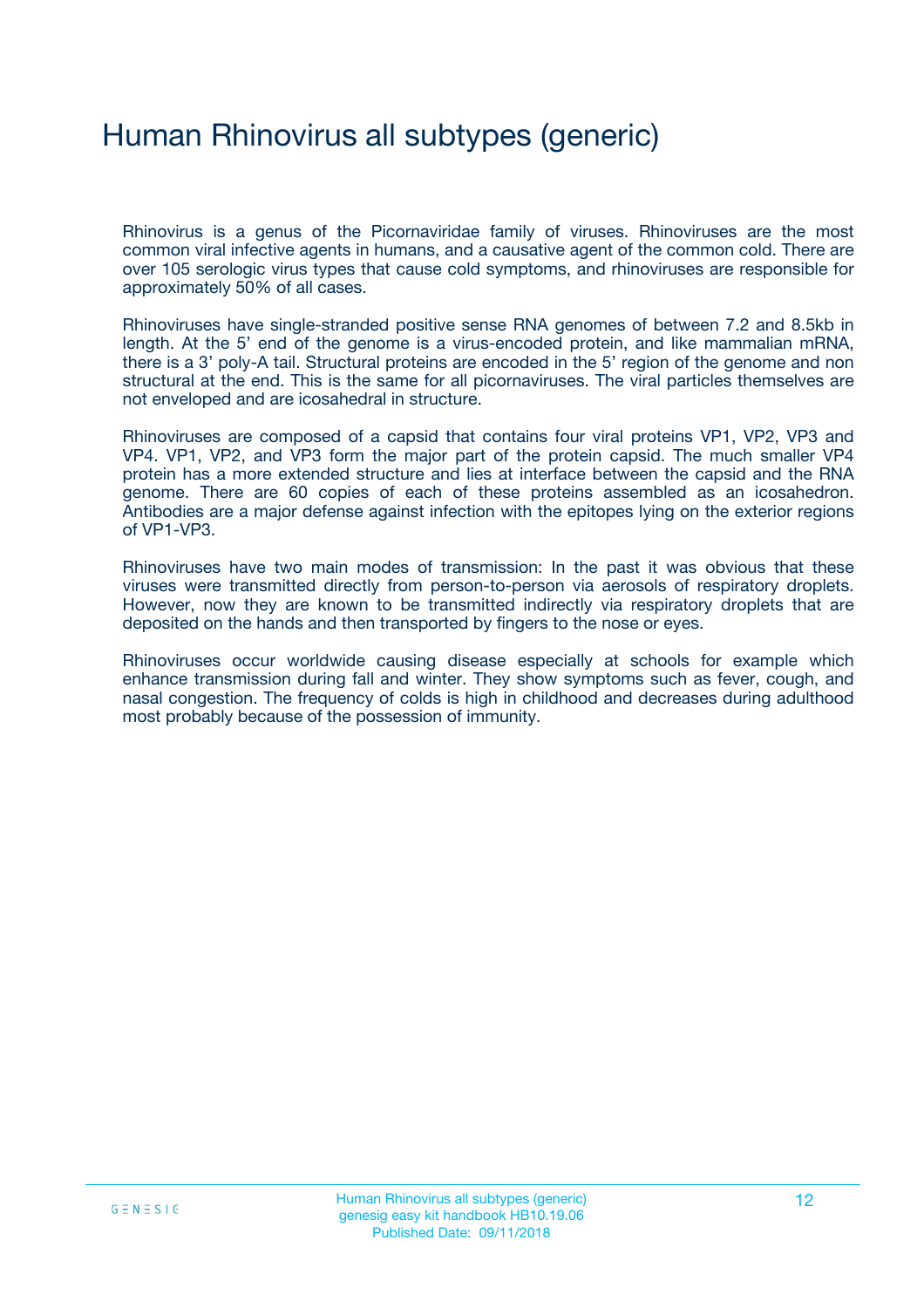### **Specificity**

The Primerdesign genesig Kit for Human Rhinovirus all subtypes (generic) (HRV\_spp) genomes is designed for the in vitro quantification of HRV spp genomes. The kit is designed to have a broad detection profile. Specifically, the primers represent 100% homology with over 95% of the NCBI database reference sequences available at the time of design.

The dynamics of genetic variation means that new sequence information may become available after the initial design. Primerdesign periodically reviews the detection profiles of our kits and when required releases new versions.

The primers have broad homology with a large range of serotypes included in the NCBI database. However, due to the inherent instability of RNA viral genomes, it is not possible guarantee quantification of all clinical isolates. This kit detects enterovirus.

If you require further information, or have a specific question about the detection profile of this kit then please send an e.mail to enquiry@primerdesign.co.uk and our bioinformatics team will answer your question.